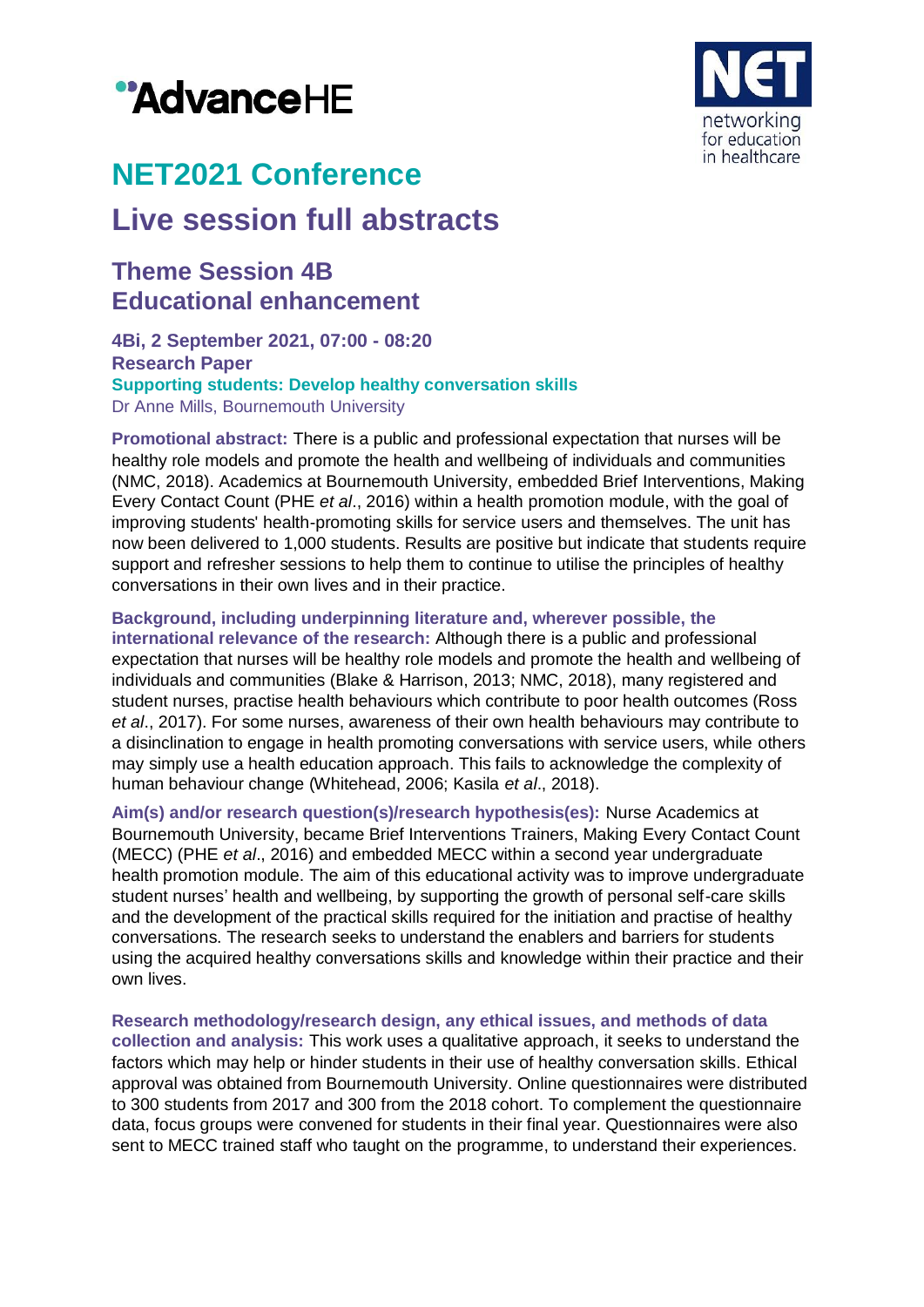Data was thematically analysed (Braun & Clarke, 2006, 2014). Cross referencing of emerging themes within the data is currently being undertaken.

**Key findings and recommendations:** The thematic analysis of the data has revealed a number of key themes. The main themes to emerge are clustered around the following: Students reported that felt they had a good understanding of the principles and practice of healthy conversations; most students are keen to use healthy conversation skills in their practice. There is a lack of support and knowledge in placement for students to enable them to role model themselves on staff using healthy conversation skills. Students wanted more support in their Trust placements. The demands and constraints on students undertaking the UG Nursing programme are extensive, for some students these limit or prevent the use of healthy conversation knowledge in self-care. This finding is supported by work from the Nuffield Trust *et al.* (2019) which recognises the intensity of the undergraduate Nursing programme and its impact on the health and wellbeing of student nurses. Teaching staff reported a higher workload with the inclusion and delivery of healthy conversations skills in the curriculum. However, they were willing to continue, embracing the innovative work because of its value to the students.

**Three key points to indicate how your work contributes to knowledge development within the selected theme:** Well supported students are able to act as agents of change within practice. Collaborative learning and working within placements requires mentors and other Nursing staff to be respectful, supportive and open to the use of skills and techniques gained by student nurses in other settings. It is challenging for individuals to change their health behaviour on their own. Placements, Nursing programmes and higher education institutions must acknowledge their role in supporting and promoting the health and wellbeing of students.

#### **References:**

Blake, H. & Harrison, C. (2013) 'Health behaviours and attitudes towards being role models.' *British Journal of Nursing* 13, 22(2), 86-94.

Braun, V. & Clarke, V. (2006) 'Using thematic analysis in psychology.' *Qualitative Research in Psychology*, 3, 77–101.

Braun, V. & Clarke, V. (2014) 'What can thematic analysis offer health and wellbeing researchers?' *International Journal of Qualitative Studies in Health and Well-being*, 9, 1-2.

Kasila, K., Hallman, M., Kautiainen, H., Vanhala, M. & Kettunen, T. (2018) 'The gap between behavioral risk status and willingness to change behavior among healthcare professionals.' *Perspectives in Public Health*, 138(6), 311–315.

Nuffield Trust, Health Foundation and Kings Fund (2019) *Closing the gap Key areas for action on the health and care workforce*. Available at:

[https://www.nuffieldtrust.org.uk/files/2019-03/1553101044\\_heaj6918-workforce-briefing-](https://www.nuffieldtrust.org.uk/files/2019-03/1553101044_heaj6918-workforce-briefing-190320-web.pdf)[190320-web.pdf](https://www.nuffieldtrust.org.uk/files/2019-03/1553101044_heaj6918-workforce-briefing-190320-web.pdf) [Accessed 6.2.2020].

Nursing and Midwifery Council (2018) *Future nurse: standards for proficiency for registered nurses*. Available at:<http://tinyurl.com/y4usajo6> [Accessed 6.2.2020].

Public Health England, NHS England, Health Education England (2016) *Making every contact count (MECC). Consensus statement*. *2016.* Available at: <http://tinyurl.com/y6hanuob> [Accessed 6.2.2020].

Ross, A., Bevans, M., Brooks, A.T., Gibbons, S. & Wallen, G.R. (2017) 'Nurses and healthpromoting behaviours: knowledge may not translate into self-care.' *AORN Journal*, Mar 2017;105(3), 267–275.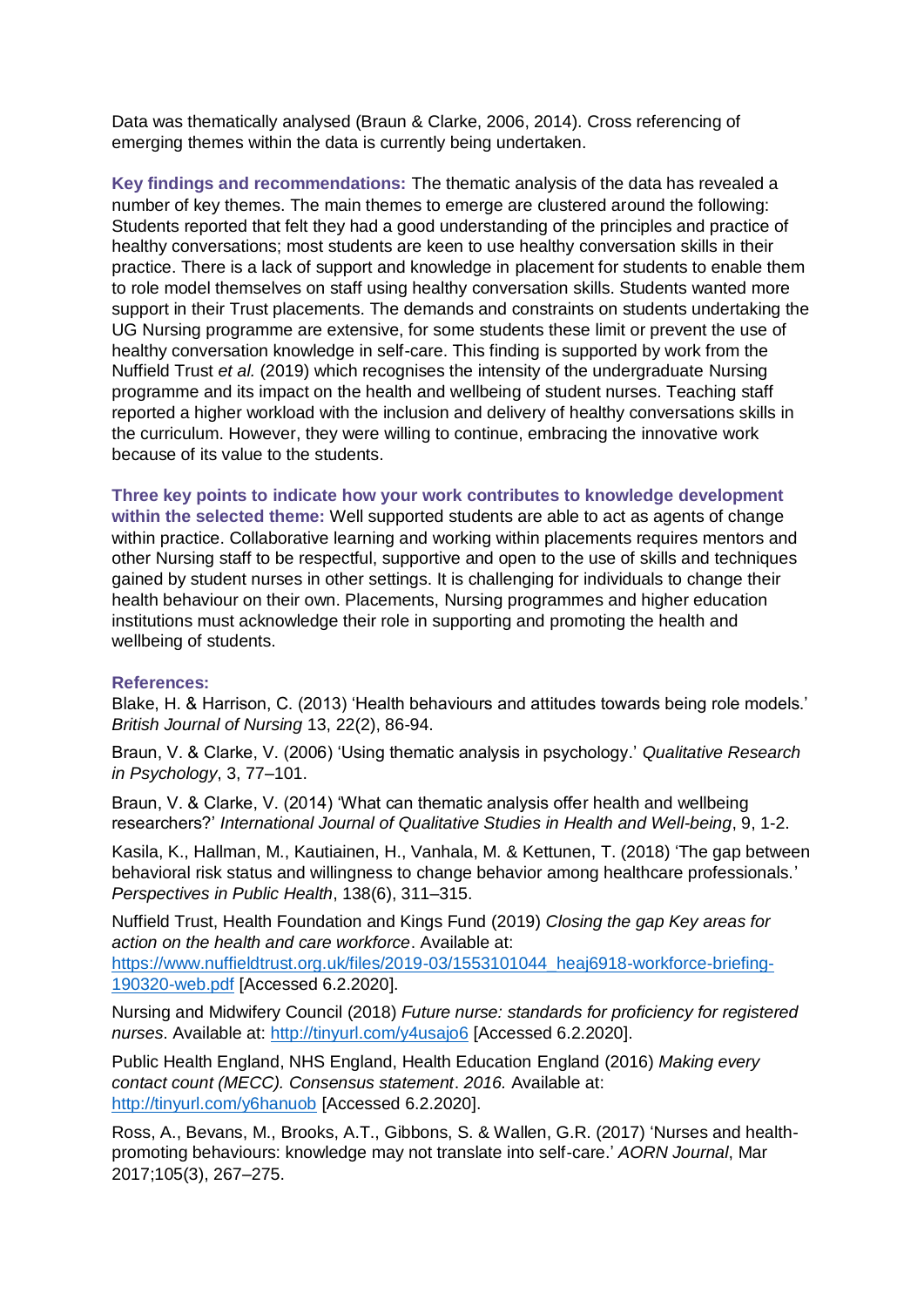Whitehead, D. (2006) 'Health promotion in the practice setting: findings from a review of clinical issues'. *Worldviews on Evidence- Based Nursing*, 3(4),165–184.

**Keywords:** Nursing, Knowledge, Students, Perceptions.

#### **4Bii, 2 September 2021, 07:00 - 08:20 Innovation Paper Humanising healthcare: Does role play as a patient enhance the learning of a health practitioner?**

Professor Deborah Starkey and Dr Mary Hannon-Jones, Queensland University of **Technology** 

**Promotional abstract:** It is important our Healthcare students develop empathy and patientcentred care as they progress to future healthcare professionals. Humanising healthcare requires students to embrace the non-technical skills of a health practitioner. Simulation activities undertaken in the university setting enhance the preparation of Healthcare students to engage in the clinical practice. This project investigated student learning following a range of role-play activities, including as a patient for a different healthcare discipline. This presentation provides the results of analysis of student reflections from their experiences as the patient in role-play scenarios, and their report of impact on their learning.

**Background, context and evidence base for the innovation, including, where possible, its international relevance:** "Aside from being technically competent… What makes the biggest difference in patient engagement is not the head stuff. It's the heart stuff. It's how we listen, how we care, how we connect, and the humanness of what we do." Ward in McKay (2018). Various authors have provided insight into the need for human-centred care and the perspective of the patient following their own experiences as a patient. Kate Granger (2013) reflected on her experiences as a patient and instigated the #hellomynameis campaign, to make a positive difference to the patient experience of health care. Youngman (2016) describes the "human need for kindness and compassion in response to vulnerability and suffering".

**Aim/focus of the innovation:** The researchers sought to explore the hypothesis: engaging in role-play activities as a patient enhances the participant's insight into patient experiences, and impacts on delivery of person-centred care. Heyward (2010) found classroom role-play can improve learner understanding and engagement. Mackey *et al.* (2014) and Mandrusiak *et al.* (2014) both reported greater insight into the patient experience for students acting as standardised patients. For this study, students alternated roles in scenarios as either health care practitioner or patient for a range of scenarios, including for another health profession.

**Implementation of the innovation:** The Australian system of education for many health disciplines uses a university approach of formal program delivery combined with periods of embedded clinical placement. Simulation activities undertaken in the university setting are designed to enhance student preparation to engage in the clinical health delivery environment. Health practitioner students regularly participate in a range of role-play activities to engage in the holistic delivery of healthcare. For Medical Imaging students this is role-play of imaging examinations within the safety of the on-campus simulation facilities. For the Dietetics students this was through client interview.

**Methods used to assess the innovation:** This presentation provides an analysis of student reflections on experiences as a patient in role-play activities. Where students identified impact on future practice this was explored. Building on the 2018 pilot project of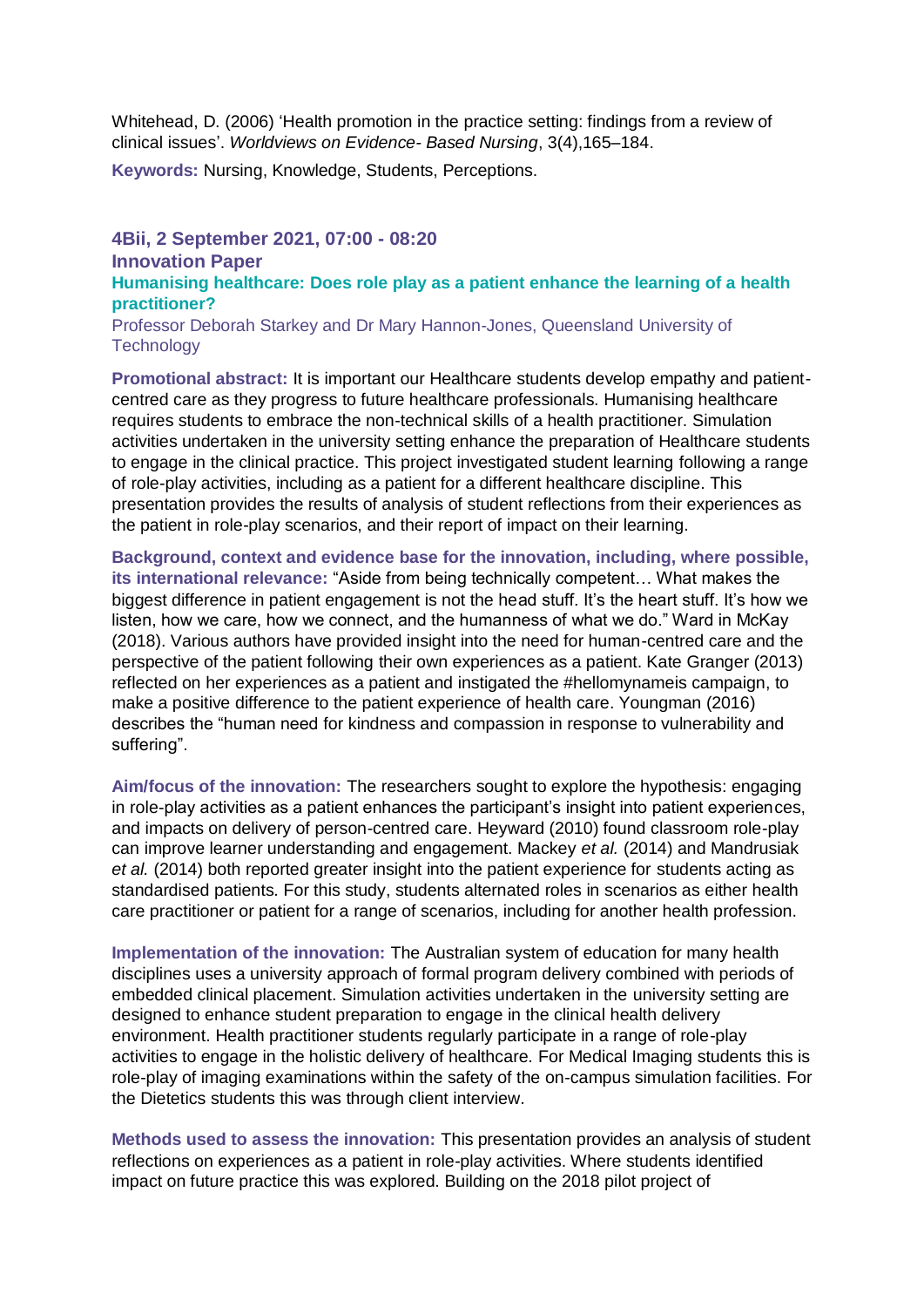interdisciplinary role-play (presented at NET2018), the authors undertook more in-depth examination of student learning experiences in role-play. Additional to the interdisciplinary role-play as a standardised patient for a discipline other than their own, Medical Imaging students also participated in role-play for a range of imaging examinations, including an activity for providing consent. Students provided reflection on their learning following each of these activities.

**Key findings:** Descriptive analysis of student reflections indicates experience as a patient in role-play is able to produce meaningful learning for student participants. The outcomes are best summarised by one of the participants: "This experience reminded me that as a health professional, building a connection and being professional and empathetic truly are some of the most important attributes to have." There is potential scalability for implementation of some of the role-play activities used for this study. Some activities were undertaken in a standard classroom setting. Student reflections reported these too made a lasting impact on their learning.

#### **Three key points to indicate how your work contributes to knowledge development within the selected theme:**

- Students engaged in the project activities reported positive impact on their learning.
- Students reflecting on "care delivered through role-play" recognised impact on their own practice.
- Role-play activity need not require additional or specialised equipment to impact learning.

#### **References:**

Granger, K. (2013) 'Healthcare staff must properly introduce themselves to patients.' *British Medical Journal*, 347(7927), f5833. Available at:<https://doi.org/10.1136/bmj.f5833>

Heyward, P. (2010) 'Emotional Engagement through Drama: Strategies to Assist Learning through Role-Play'. *International Journal of Teaching and Learning in Higher Education*, 22(2), 197–204. Available at:<http://search.proquest.com/docview/881454248/>

Mackey, S., Tan, K.T., Ignacio, J., Palham, S., Dawood, R. & Liaw, S.Y. (2014) 'The learning experiences of senior student nurses who take on the role of standardised patient: A focus group study.' *Nurse Education in Practice*, 14, 627-697. DOI:10.1016/j.nepr.2014.10.003.

Mandrusiak, A., Isles, R., Chang, A., Choy, N., Toppenberg, R., McCook, D., Smith, D., O'Leary, K. & Bauer, S. (2014) 'Senior physiotherapy students as standardised patients for students enhances self-efficacy and satisfaction in both junior and senior students.*' BMC Medical Education*, 14, 105. Available at:<http://www.biomedcentral.com/1472-6920/14/105>

McKay, M. (2018) 'A Nurse's Role in Humanising Healthcare: A Conversation with Adjunct Prof. Kylie Ward.' [Weblog post] Available at:

<https://www.hotdoc.com.au/practices/blog/nurses-humanising-healthcare/>

Youngson, R. & Blennerhassett, M. (2016) 'Humanising healthcare.' *British Medical Journal*, 355, i6262. Available at: [https://doi.org/10.1136/bmj.i6262.](https://doi.org/10.1136/bmj.i6262)

**Keywords:** Role-Play, Empathy, Learning, Humanistic Healthcare.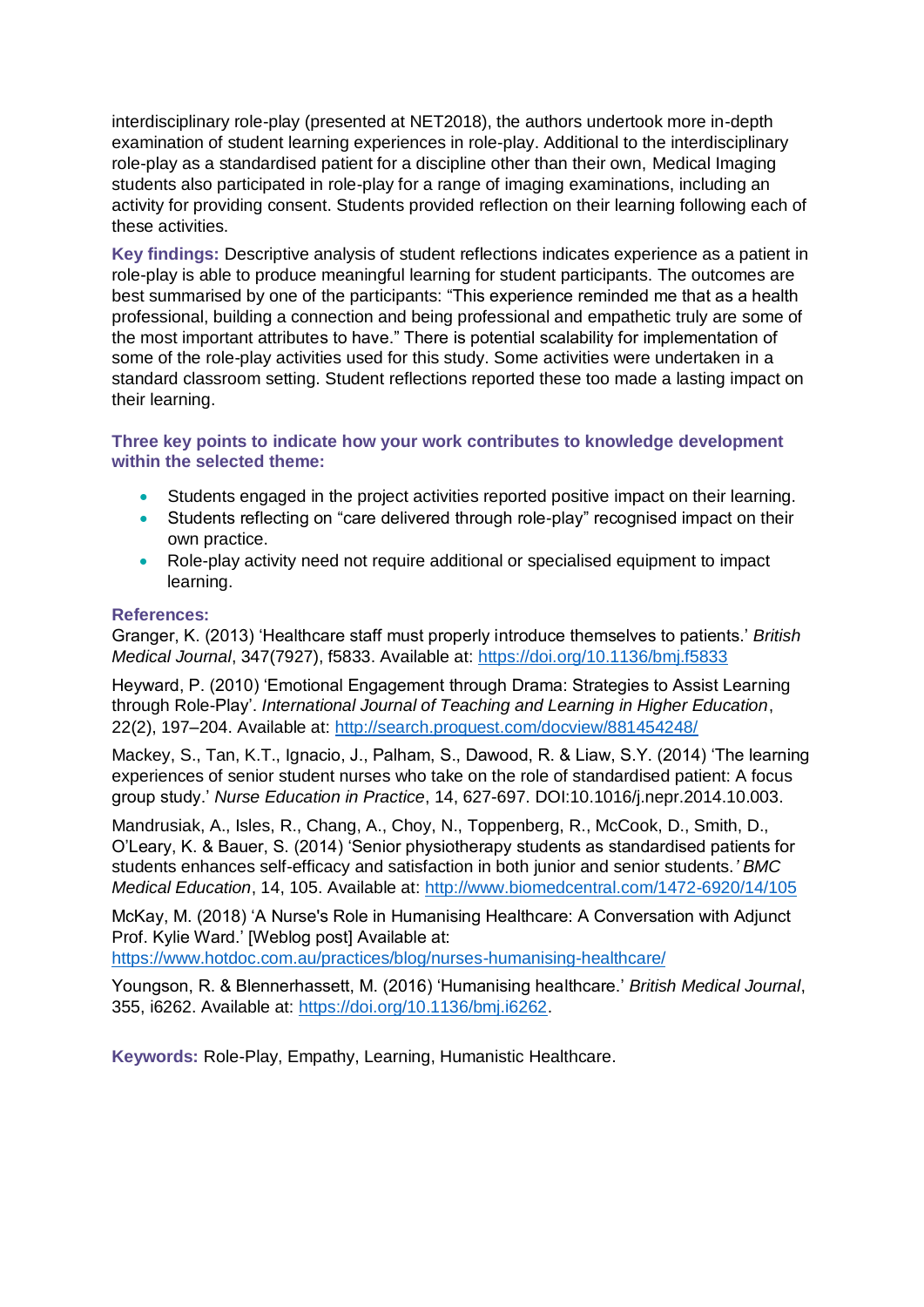#### **4Biii, 2 September 2021, 07:00 - 08:20 Research Paper Nursing students' perception of the clinical learning environment: The importance of a supervisor**

Dr Christine Sommers and Ian Mambu, Universitas Pelita Harapan

**Promotional abstract:** This session will discuss the importance that supervision of Nursing students has on their perception of the clinical learning environment. The Clinical Learning Environment, Supervision and Nurse Teacher Scale was completed by Baccalaureate Nursing students in Indonesia. Nursing students that did not have a named Nursing supervisor, or that rarely met with their supervisor, perceived their clinical learning environment less favourably than Nursing students that had a named supervisor or a supervisor that met with them.

**Background, including underpinning literature and, wherever possible, the international relevance of the research:** The clinical learning environment (CLE) is an important part of Nursing Education and has a key role in the successful development of Nursing students (Doyle *et al*., 2017). Understanding Nursing students' perception of the CLE assists in providing information about the nursing supervision that occurs. In a previous qualitative research study in Indonesia, the CLE was described as lacking in support from the supervising nurse and being ineffective in developing Nursing students (Adila, 2015). In another study with Baccalaureate Indonesian Nursing students, many (35%) did not agree or disagree with being satisfied with the CLE (Sommers *et al*., 2019).

**Aim(s) and/or research question(s)/research hypothesis(es):** The purpose of this presentation is to describe Indonesian Baccalaureate Nursing students' perception of the CLE and their experiences with clinical supervision. The differences in their perception based on supervisor experience and their perception compared with the previous research study will be highlighted. Additional information will also be discussed about the process to revise the wording of the Indonesian version of the Clinical Learning Environment, Supervision and Nurse Teacher Scale (CLES+T). Previous research indicated that the wording of the scale needed to be revised (Sommers *et al*., in press).

**Research methodology/research design, any ethical issues, and methods of data collection and analysis:** After ethical clearance was obtained, the Indonesian version of the CLES+T scale was reviewed by nurses and Nursing students to clarify the wording. After wording was clarified, the revised CLES+T scale and a demographic questionnaire was sent to a convenience sample of Baccalaureate Nursing students who had completed at least one clinical practice rotation. Descriptive statistical analysis was used to describe the characteristics of the students from the demographic questionnaire and each item of the scale. Inter-item correlations, exploratory factor analysis (EFA), Cronbach's alpha, and evidence of validity were used to examine reliability and validity of the scale.

**Key findings and recommendations:** Most of the 589 students were female (79.3%), had a clinical placement in the urban Jakarta area (81.0%), on an adult or pediatric medical surgical ward (40.7%), and were enrolled in the third year of their study (44.3%). Questions about supervision were answered by 516 students. The most frequent title for supervisor was Nurse (28.4%). Many students indicated they met once or twice during the placement (32.1%) or not at all (31.6%). A few students (4.4%) did not have a supervisor. Of the students who completed the entire CLES+T scale (481), those that did not have a supervisor had a lower overall satisfaction of the supervisory experience than those that had a known supervisor (p<.001). Factor analysis, using principal component analysis with Promax rotation of the CLES+T scale, yielded five factors that explained 63.4% of the variance. The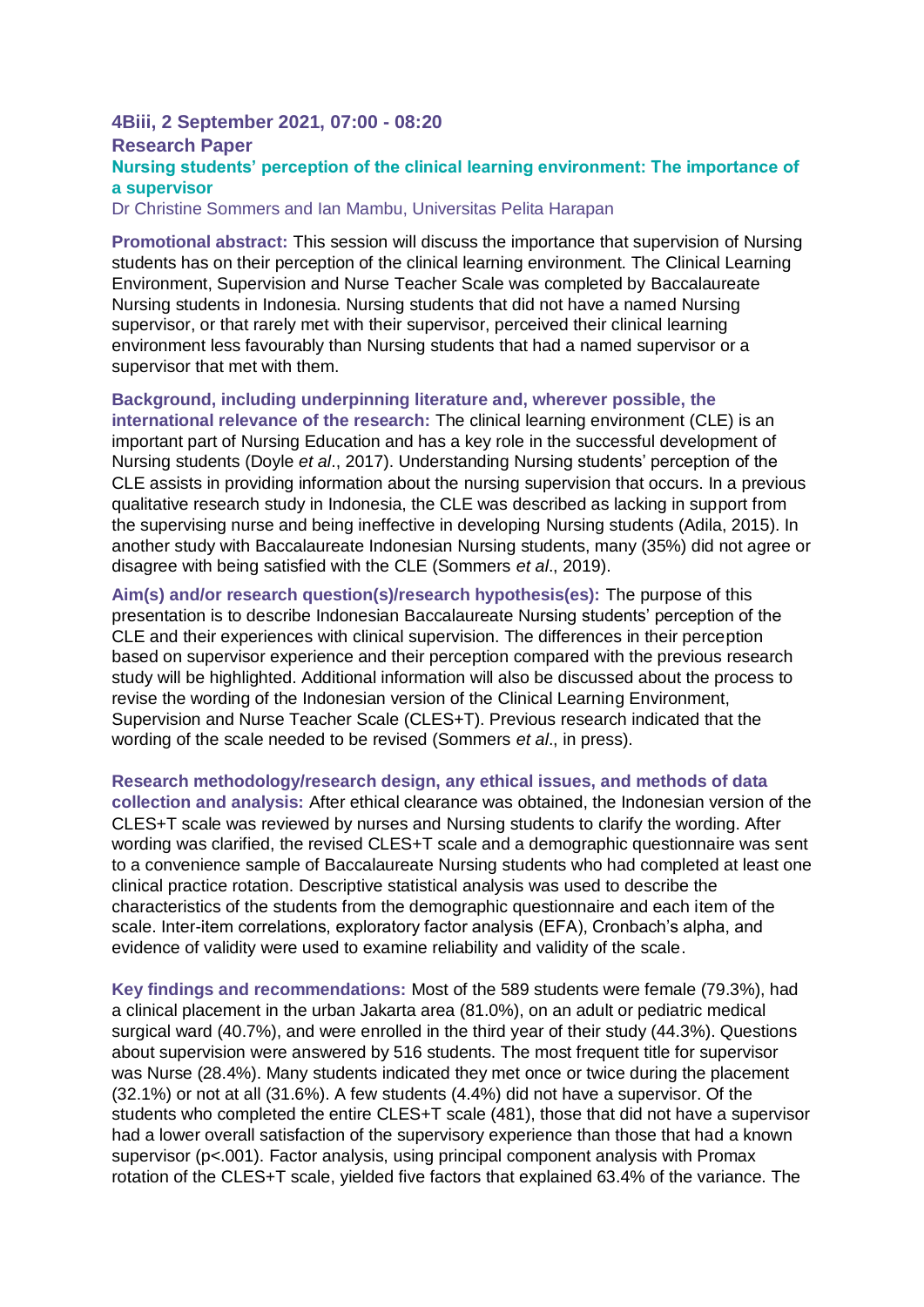Cronbach's alpha coefficient for the entire scale was .96 and the Cronbach's alpha for the subscales was .78 to .95. The revised wording of the Indonesian CLES+T is a valid and reliable scale. Based on the results of this research, the scale will be used to evaluate the CLE and supervision of each hospital clinical course in the Baccalaureate Nursing program.

**Three key points to indicate how your work contributes to knowledge development within the selected theme:** 

- 1. Described Nursing students' perception of the clinical learning environment and supervisory experience using the revised Indonesian version of the CLES+T scale.
- 2. Students who did not have a named supervisor had a lower perception of the clinical learning environment.
- **3.** The clinical learning environment plays an important role in preparing Nursing students to become nurses. Based on this research, the CLES+T scale will be used in each hospital clinical practice course to better understand the clinical learning environment and supervisory experience.

#### **References:**

Adila, W. (2015) 'Peran pembimbing praktik klinik pada praktik klinik keperawatan diploma III keperawatan Stikes An-Nur Purwodadi.' *Jurnal Kebidanan Adila Bandar Lampung*, 15 (2), 65-72.

Doyle, K., Sainsbury, K., Cleary, S., Parkinson, L., Vindigni, D., McGrath, I. & Cruickshank, M. (2017) 'Happy to help/happy to be here: Identifying components of successful clinical placements for undergraduate nursing students.' *Nurse Education Today*, 49, 27–32. Available at: [http://dx.doi.org/10.1016/j.nedt.2016.11.001.](http://dx.doi.org/10.1016/j.nedt.2016.11.001)

Sommers, C.L. & Mambu, I. (2019) 'Indonesian baccalaureate nursing students' perceptions of the clinical learning environment: a research study.' Presentation at NET: Networking for Education in Healthcare Conference 2019, Keele University, UK.

Sommers, C.L. *et al*. (in press) 'Exploratory Factor Analysis of the Indonesian version of the Clinical Learning Environment, Supervision, and Nurse Teacher Scale (CLES+T).' *Journal of Nursing Measurement*.

**Keywords:** Clinical Learning Environment, Nursing Student, Nursing Education, Nursing Supervisor.

#### **4Biv, 2 September 2021, 07:00 - 08:20**

**Poster+**

**A Delphi study to identify whether Biomedical Scientists are adequately prepared for practice by their undergraduate studies and professional training** Kathryn Dudley, University of Wolverhampton

**Promotional abstract:** Biomedical Scientists (BMSs) are Health and Care Professions Council (HCPC) registered professionals working within the NHS and healthcare laboratories. The professional standards that BMSs are required to comply with refer to the importance of the patient and service user, yet their role involves little or no patient contact (HCPC, 2014; HCPC, 2016, IBMS, 2018). In the published literature, there is no discussion of how BMSs can meet these standards which provides a challenge for education and training. Although the BMS title is specific to the UK, the medical laboratory scientist role exists worldwide, therefore there are wider implications for education and training internationally.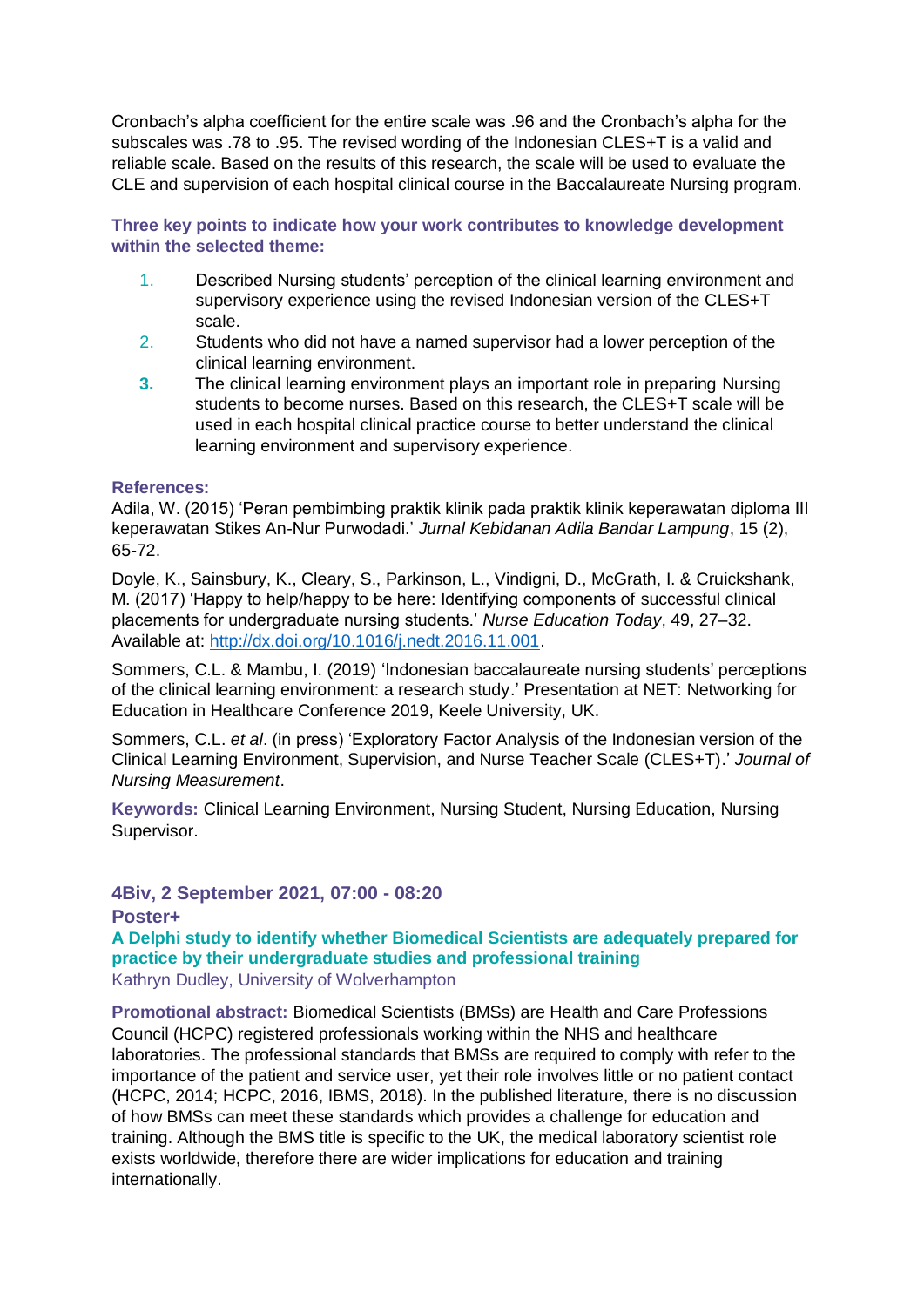**Main focus/theme of, or issues addressed by, the poster:** The study utilises a modified Delphi methodology consisting of two rounds (Keeney, Hasson & McKenna, 2011). Invitations were sent to HCPC registered BMSs, academics and students on the BSc Biomedical Science course and representatives from the professional and regulatory bodies. Round one consisted of interviews and focus groups and round two consisted of an electronic questionnaire including a Likert scale. The research aims to assess stakeholder perceptions of the BMS role within the healthcare team, including how BMSs can evidence they are striving to achieve patient outcomes and determining whether Pre- or Post-Registration training delivers these key concepts for practicing BMSs.

**Research approaches and underlying evaluation:** There are approximately 25,000 HCPC registered Biomedical Scientists working in the NHS, which is a significant proportion of the workforce (NHS Digital, 2020). The Quality Assurance Agency (QAA) Benchmark Statements for Biomedical Sciences do not refer to the importance of the patient within the BMS role, despite this being an essential requirement of HCPC registration (QAA, 2019). Therefore, this research aims to determine whether undergraduate students on the BSc Biomedical Science programme are adequately prepared for their future role. This has the potential to impact curriculum delivery and professional standards to ensure that students can meet the requirements of their role.

**Implications for healthcare education:** The importance of independent learning is emphasised in healthcare programmes internationally (Moghadari-Koosha *et al*., 2020; Gqweta, 2012; Cadorin *et al.,* 2012; Linaker, 2015; Naeger *et al*., 2014; Sheakley *et al*., 2019; Spence, 2019), with peer learning a useful support mechanism (Ellshami *et al.,* 2020). Additionally, the UK has seen increasing emphasis on student training within specialist imaging modalities, with rapidly increasing demand (NHS, 2019; Sloane & Hyde, 2019). This module is innovative in initiating student-directed active learning, enhancing motivation to learn (Knowles, 1984), with peer and supervisor support. Direct clinical relevance, and communication skills development add authenticity to assessment.

#### **References:**

Health and Care Professions Council (2014) *Standards of Proficiency: Biomedical Scientists* [Online]. Ref: 20070509cPOLPUB. Available at: [http://www.hcpc](http://www.hcpc-uk.org/assets/documents/100004FDStandards_of_Proficiency_Biomedical_Scientists.pdf)[uk.org/assets/documents/100004FDStandards\\_of\\_Proficiency\\_Biomedical\\_Scientists.pdf](http://www.hcpc-uk.org/assets/documents/100004FDStandards_of_Proficiency_Biomedical_Scientists.pdf) [Accessed 10/05/18].

Health and Care Professions Council (2016) *Standards of Conduct, Performance and Ethics*. [Online]. Ref: 20120801POLPUB/SCPE. Available at: [http://www.hcpc](http://www.hcpc-uk.org/assets/documents/10004EDFStandardsofconduct,performanceandethics.pdf)[uk.org/assets/documents/10004EDFStandardsofconduct,performanceandethics.pdf](http://www.hcpc-uk.org/assets/documents/10004EDFStandardsofconduct,performanceandethics.pdf) [Accessed 15/04/18].

Institute of Biomedical Science (2018) *Good Professional Practice in Biomedical Science*. [Online]. Version 5. Available at: [https://www.ibms.org/resources/documents/good](https://www.ibms.org/resources/documents/good-professional-practice-in-biomedical-science/)[professional-practice-in-biomedical-science/](https://www.ibms.org/resources/documents/good-professional-practice-in-biomedical-science/) [Accessed 16/03/19].

Keeney, S., Hasson, F. & McKenna, H. (2011). *The Delphi Technique in Nursing and Health Research*. Chichester, West Sussex; John Wiley & Sons Ltd.

NHS Digital, (2020) *NHS Workforce Statistics, August 2020*. [Online]. Available at: [https://digital.nhs.uk/data-and-information/publications/statistical/nhs-workforce](https://digital.nhs.uk/data-and-information/publications/statistical/nhs-workforce-statistics/august-2020)[statistics/august-2020](https://digital.nhs.uk/data-and-information/publications/statistical/nhs-workforce-statistics/august-2020) [Accessed 04/12/20].

Subject Benchmark Statements: Biomedical Sciences. [Online]. Ref: QAA2449. Available at: [https://www.qaa.ac.uk/docs/qaa/subject-benchmark-statements/subject-benchmark](https://www.qaa.ac.uk/docs/qaa/subject-benchmark-statements/subject-benchmark-statement-biomedical-sciences.pdf?sfvrsn=2bf2c881_4)[statement-biomedical-sciences.pdf?sfvrsn=2bf2c881\\_4](https://www.qaa.ac.uk/docs/qaa/subject-benchmark-statements/subject-benchmark-statement-biomedical-sciences.pdf?sfvrsn=2bf2c881_4) [Accessed: 04/03/20].